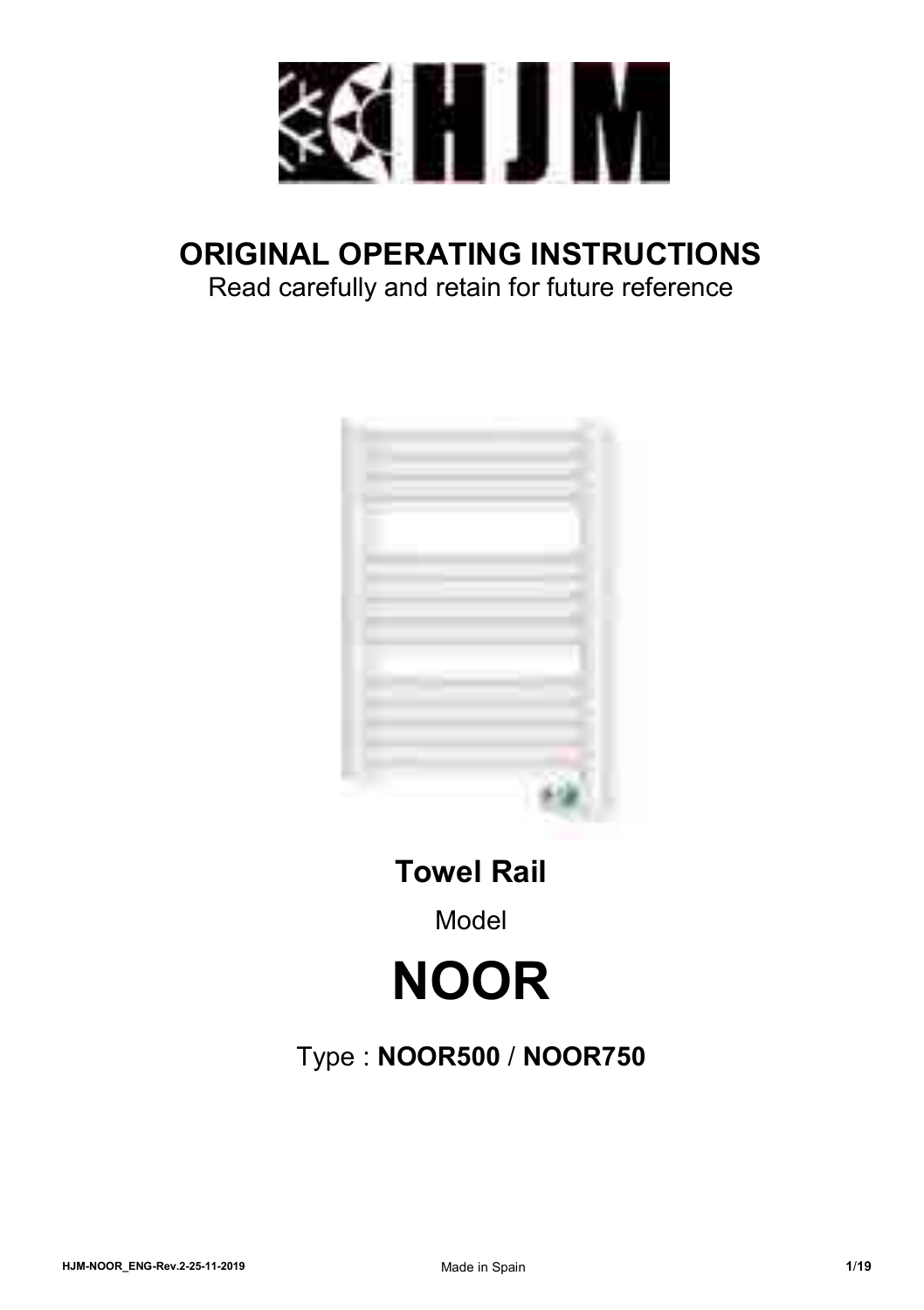### **IMPORTANT WARNINGS**

Dear Customer:

Thank you for your confidence in us by purchasing this Towel Rail*.*  These appliances are extremely safe*, silent and* easy to install.

They do not require special maintenance*.* They are made of aluminum, a material of high durability*.* Before starting it for the first time*, carefully read* these instructions. Retain them for future references.

### **GENERAL SAFETY INSTRUCTIONS**

- 1. Please read carefully these instructions before starting the device for the first time.Keep these instructions, as well as the guarantee, your invoice and if possible, the complete packing with all the elements inside.
- 2. **The guarantee will cease to be valid in the case of not following the recommendations of this manual**.
- 3. Before connecting the appliance, make sure the mains voltage is the 230 Volts, and correspond to the marked on the nameplate of the appliance.
- 4. Check that the power is sufficient to supply the appliances. The total draw of the Towel Rail currents must not exceed the capacity of the circuit breaker that protects them.
- 5. This Towel Rail cannot be used in rooms with presence of gases or other flammable products (glues, etc...).
- 6. WARNING: To prevent overheating, do not cover the device. Do not use the device to dry clothes.
- 7. Make sure the power cable or other objects do not come into contact with the Towel Rail surface while in operation.
- 8. If the power cable becomes damaged it must be replaced by the manufacturer or a suitably qualified trades person. Failure to comply may danger your safety and voids your warranty.
- 9. Check the device and the supply cord regularly. Do not turn the device on if it is damaged.
- **10. PRECAUTION: Some parts of this product can reach very high temperatures and cause burns. Pay special attention when children or vulnerable people are around.**
- 11. Do not place the device straight under a power socket.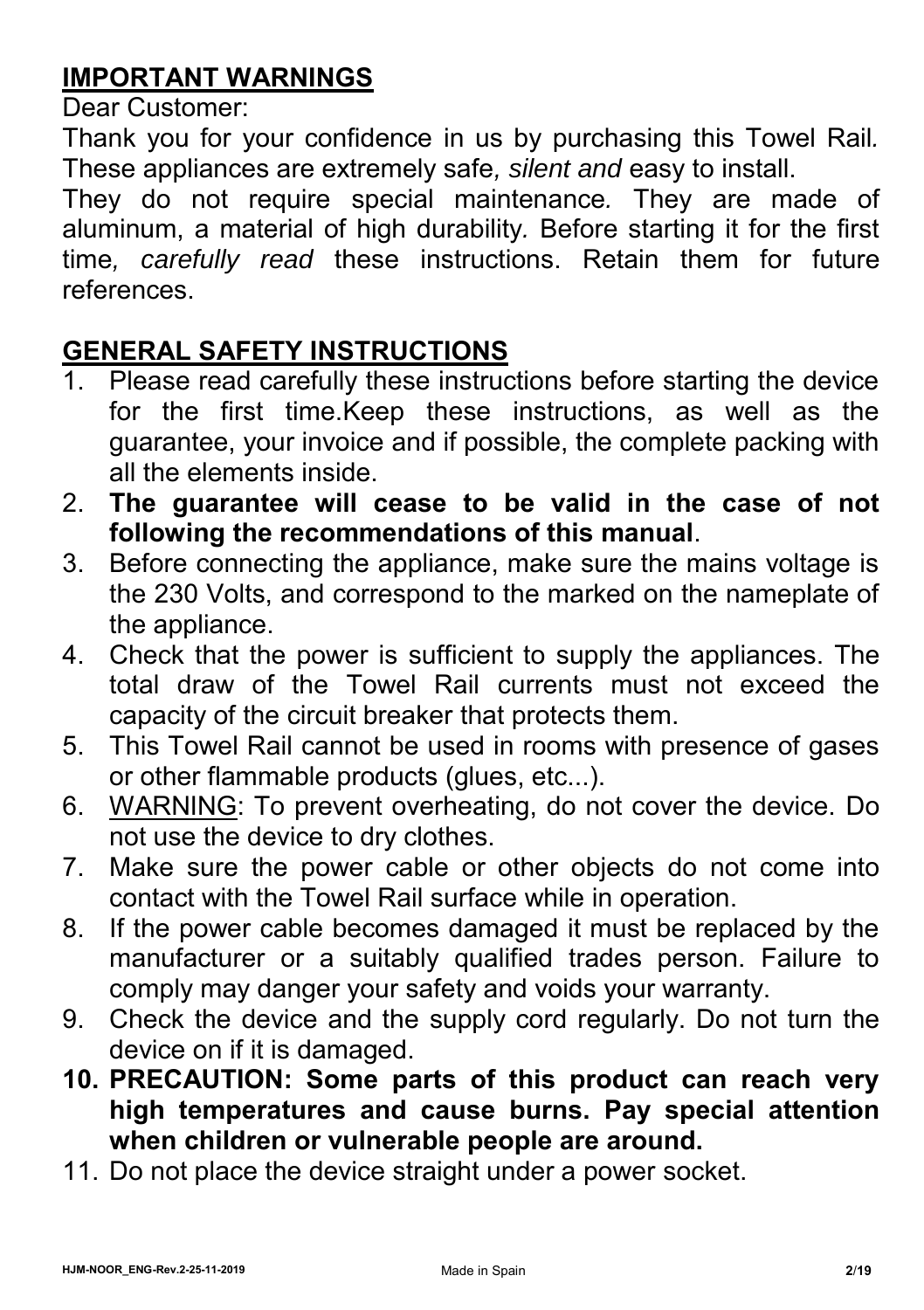- 12. Children under the age of three should not be allowed to touch or play with the Towel Rail and should be supervised at all times.
- 13. This device can be used by children under 8 years of age, as well as by people with reduced physical, sensory or mental capabilities when suitably supervised and only when they have been provided the instructions regarding the use of the device and have understood the risks that could derive from it. Cleaning must only be carried out by an appropriate adult.
- 14. Children between3 and 8 years should not turn on or off the device, unless this is installed or placed in a normal position and that children are under proper supervision or have received instructions regarding the use of the device as security and they have perfectly understood the potential dangers. Children between 3 and 8 years old should not connect, adjust or clean the appliance or perform any maintenance measure.
- 15. **Warning**: Do not use this heater near baths, showers or swimming pools. It should not be possible to access the device's controls from the bath, shower or any other surface that is in contact with water.(Its use in zones 0 or 1 in bathrooms is totally prohibited: seek advice from a qualified electrician).
- 16. For greater safety, this appliance is provided with a device that interrupts its operation in the case of overheating.
- 17. This Towel Rail has been designed exclusively to be fixed to the wall. For further information on the fixing systems, consult the section "INSTALLATION ANDWALL MOUNTING" of this manual.
- 18. Do not use accessories that have not been recommended by the manufacturer, as they could entail a potential risk to the user, and damage the device. Use only original accessories.
- 19. Keep all the packaging elements (plastic bags, cardboard and polyethylene)out of the reach of children, as they can cause potentially dangerous situations.
- 20. Use this device only for domestic / light commercial use and the tasks for which it has been designed. This device has not been designed for industrial use. **It must not be used outdoors, in greenhouses or for animal husbandry.** Keep it away from heat, direct sunlight, humidity and cutting tools. Do not under any circumstances immerse in water or use this device with wet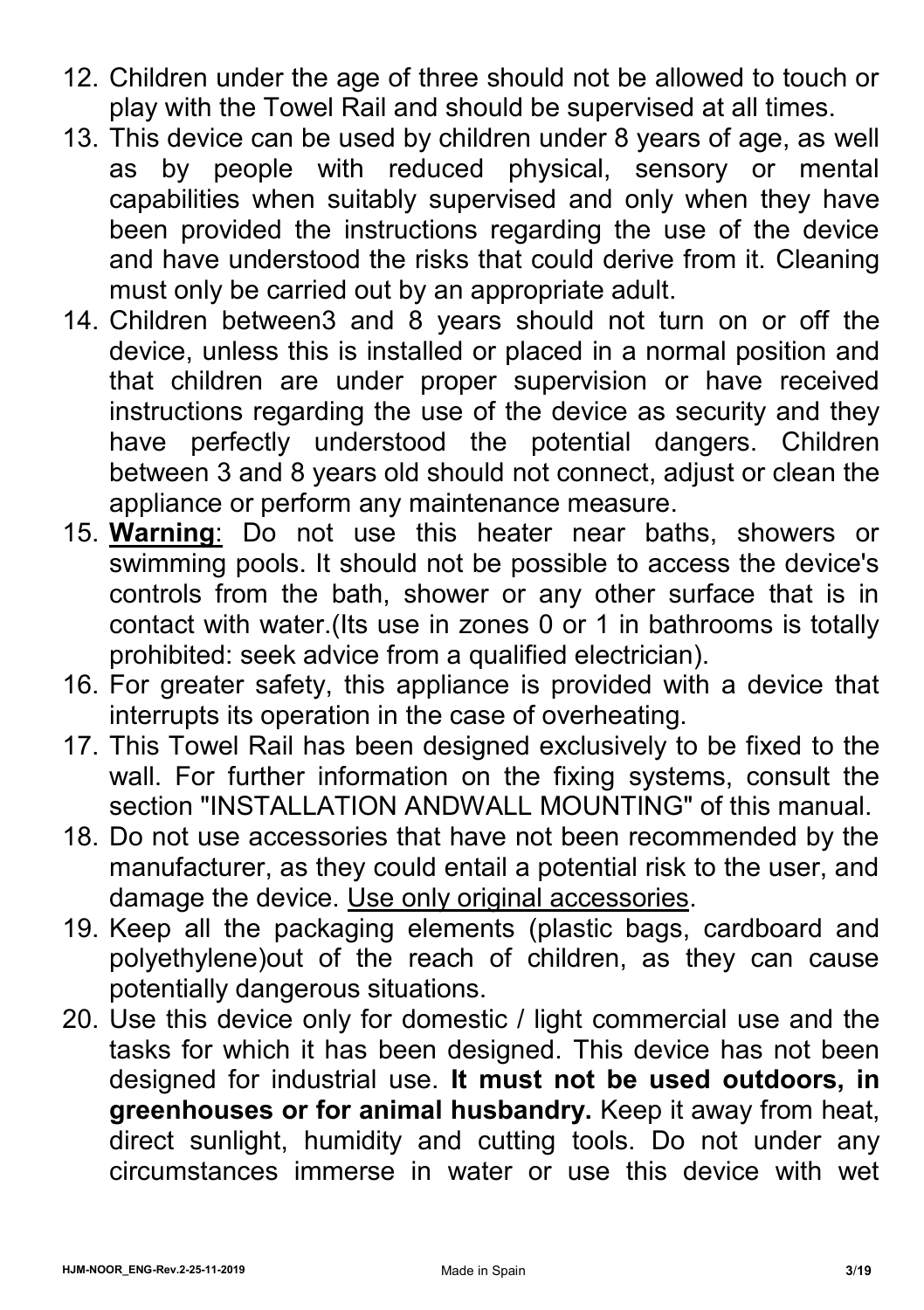hands. In the case of humidity or water in the device, immediately disconnect the power supply and do not touch the wet parts.

- 21. Do not attempt to service the device yourself. Contact a qualified technician.
- 22. To disconnect the transmitter from the mains pull the plug, never of the supply cord.
- 22. Respect the "SPECIFIC SAFETY INSTRUCTIONS FOR THIS APPLIANCE" listed below.
- 23. WARNING: In order to avoid danger to very young children, this appliance should be installed so that the lowest heated tube is at least 600 mm above the ground.
- 24. WARNING: This appliance is only intended for drying clothes washed with water.

## **SPECIFIC SAFETY INSTRUCTIONS FOR THIS DEVICE**

- The appliance must remain in a vertical position.
- Make sure the appliance is secured at all times. Please adhere to the installation distances indicated in this guide.
- This Towel Rail is designed to be connected by plug to the electric installation and fixed to the wall installation. Follow the instructions in "INSTALLATION".
- **The guarantee will not apply if these instructions have not been observed.**

### **INSTALLATION**

- During the first use and for a few minutes, could occur smells and noise due to the dilatation of some internal parts. This is normal, so you must provide adequate ventilation. The smells are momentary and quickly will dissipate.
- Fix the Towel Rail to a firm wall and make sure it is well-levelled.
- The Towel Rail must be away, at a minimum distance of 15cm from any combustible material, etc.
- Allow for a minimum distance of 1 m, from the front of the unit to any obstacles that could hinder its operation.
- Also keep a minimum distance of 15 cm between the appliance and the side walls and any other obstacles (walls, for example) that may affect its function.
- WARNING: If this appliance is installed in a bathroom, it must be installed only within Zones 2 or Outside Zones (Zone3), according BS 7671 Requirements for Electrical Installations, Section 701. The installation of this appliance within Zones 0 or 1 of a bathroom is totally prohibited. The figure 2 bellow is only for information purposes, we suggest you contact a professional electrician.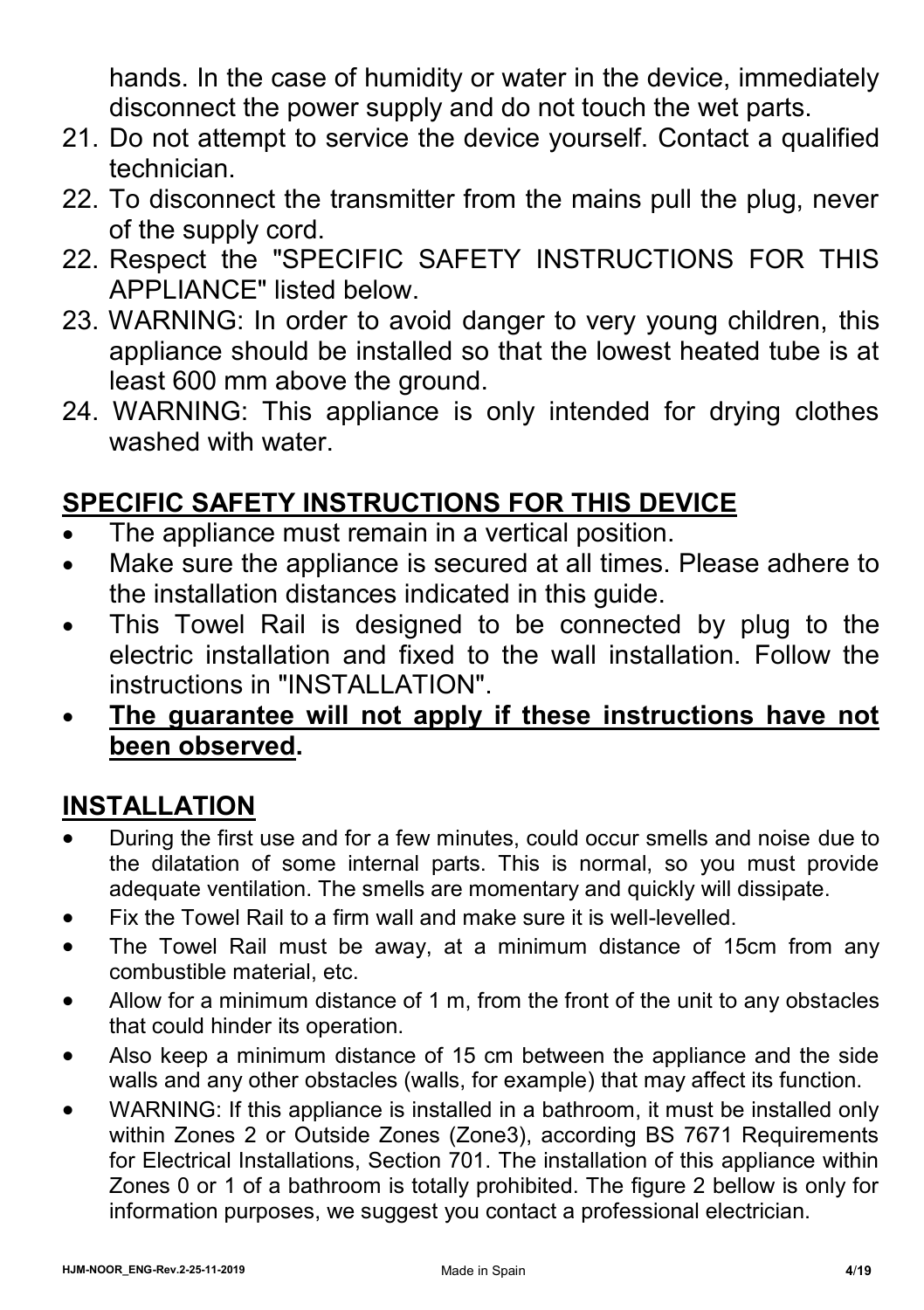

**Zone 1: Appliances supplied to Safety Extra Low Voltage (SELV). Zone 2: Electrical Appliances Class II – IP X4 Zone 3: Electrical Appliances protected by RCD 30mA**

**Fig.2**

### **WALL-MOUNTING**

The towel radiator is equipped with the following elements:

- 4 towel radiator suspension brackets (Fig. 1).



- 1. Place the template at a minimum recommended height of 1 m, against the wall where the towel radiator will be placed.
- 2. Mark the location of the 4 holes on the wall.
- 3. Drill four holes for 8 mm plugs.
- 4. Place on the wall the larger diameter brackets ( $\varnothing$  26) (as shown in the figure) with the 4 screws for the 8 mm plugs and the corresponding 4 washers (Fig. 2).



Fig. 2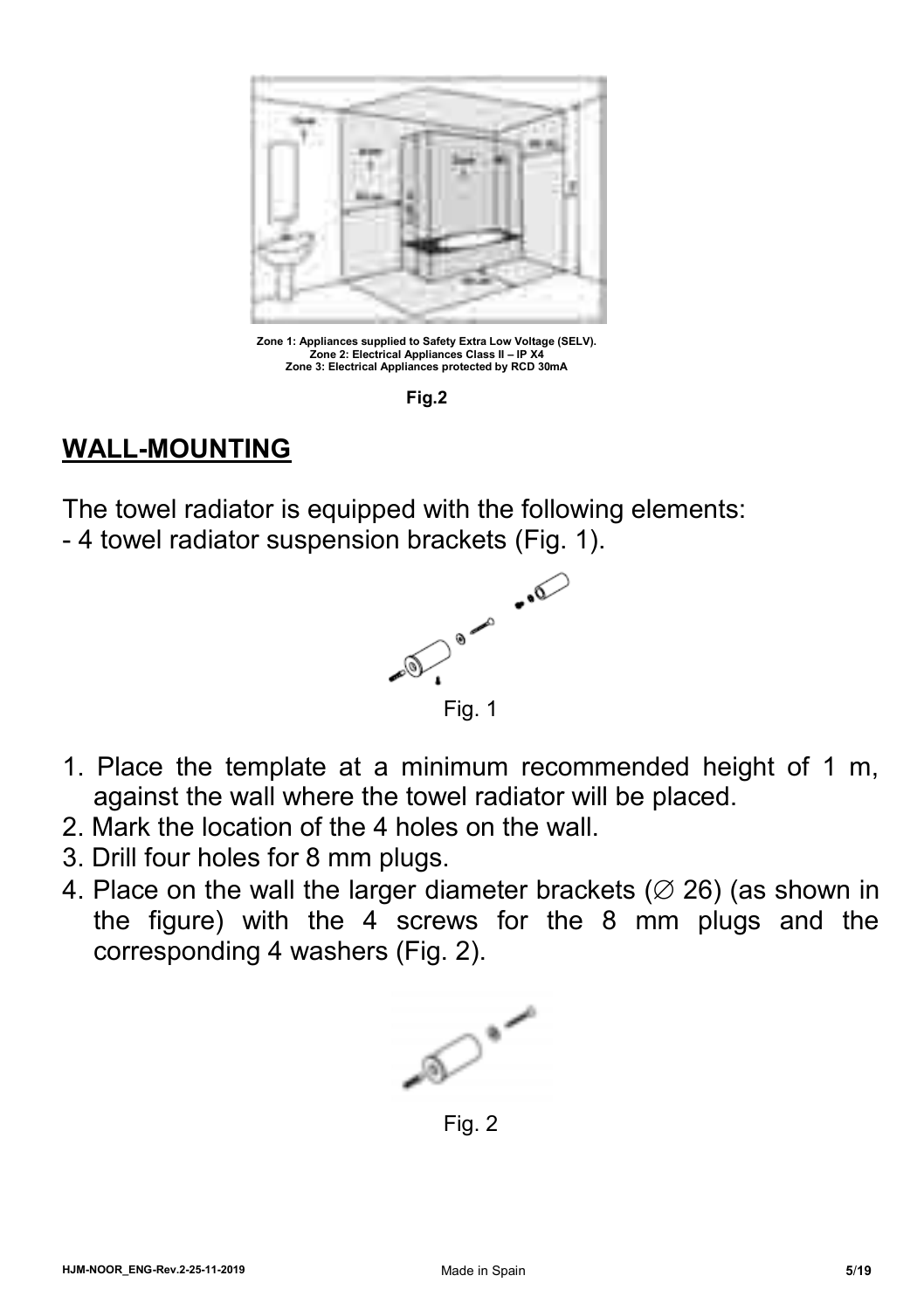5. Place the smaller diameter brackets ( $\varnothing$  19) on the device with the 4 M4 screws and 4 M4 washers according to figure 3.



Fig. 3

6. Insert the brackets ( $\varnothing$  19) fixed in the appliance into the brackets  $(2, 26)$  fixed on the wall and screw the fastening screw of the wall bracket, as shown in figures 4 and 5.

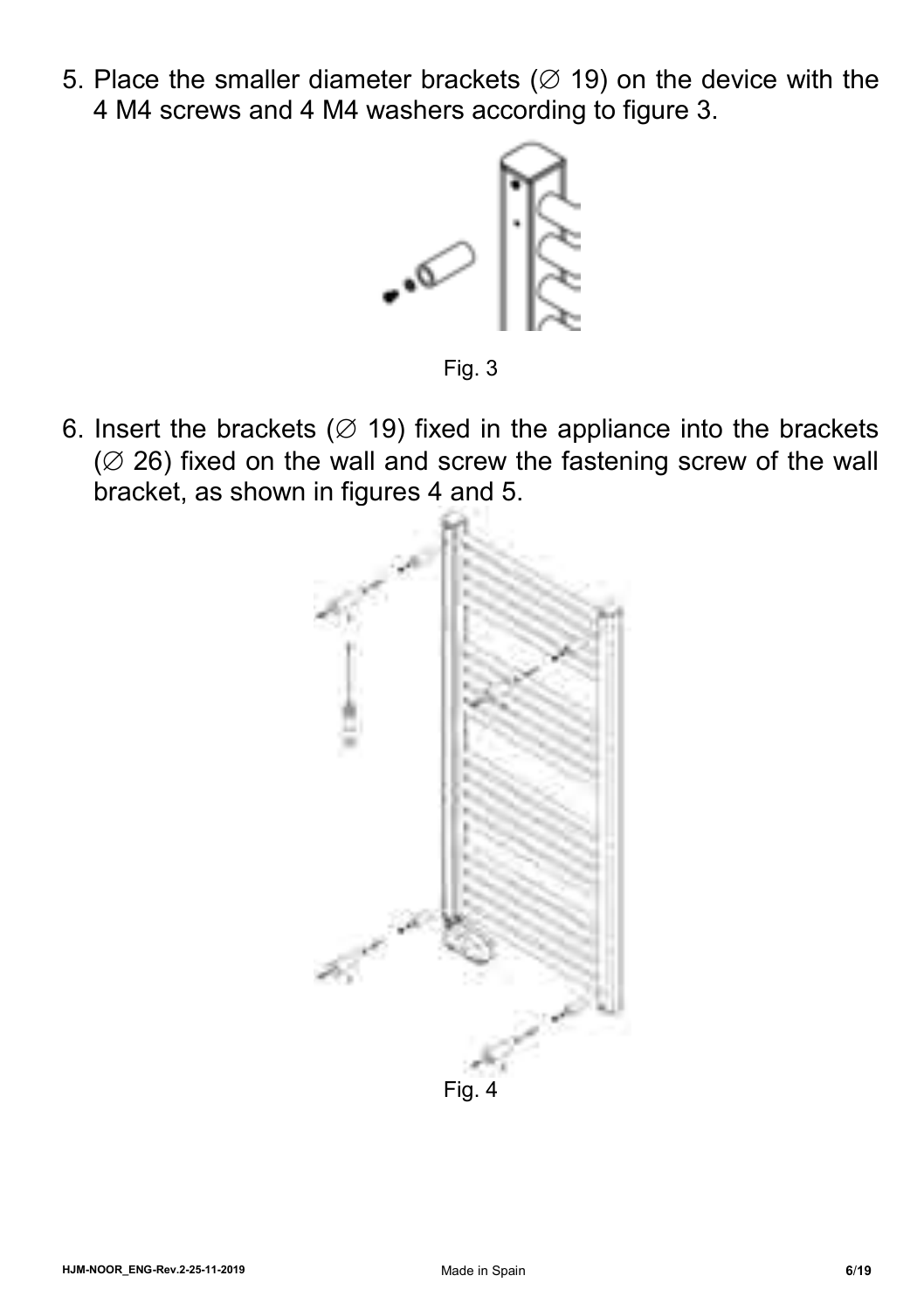

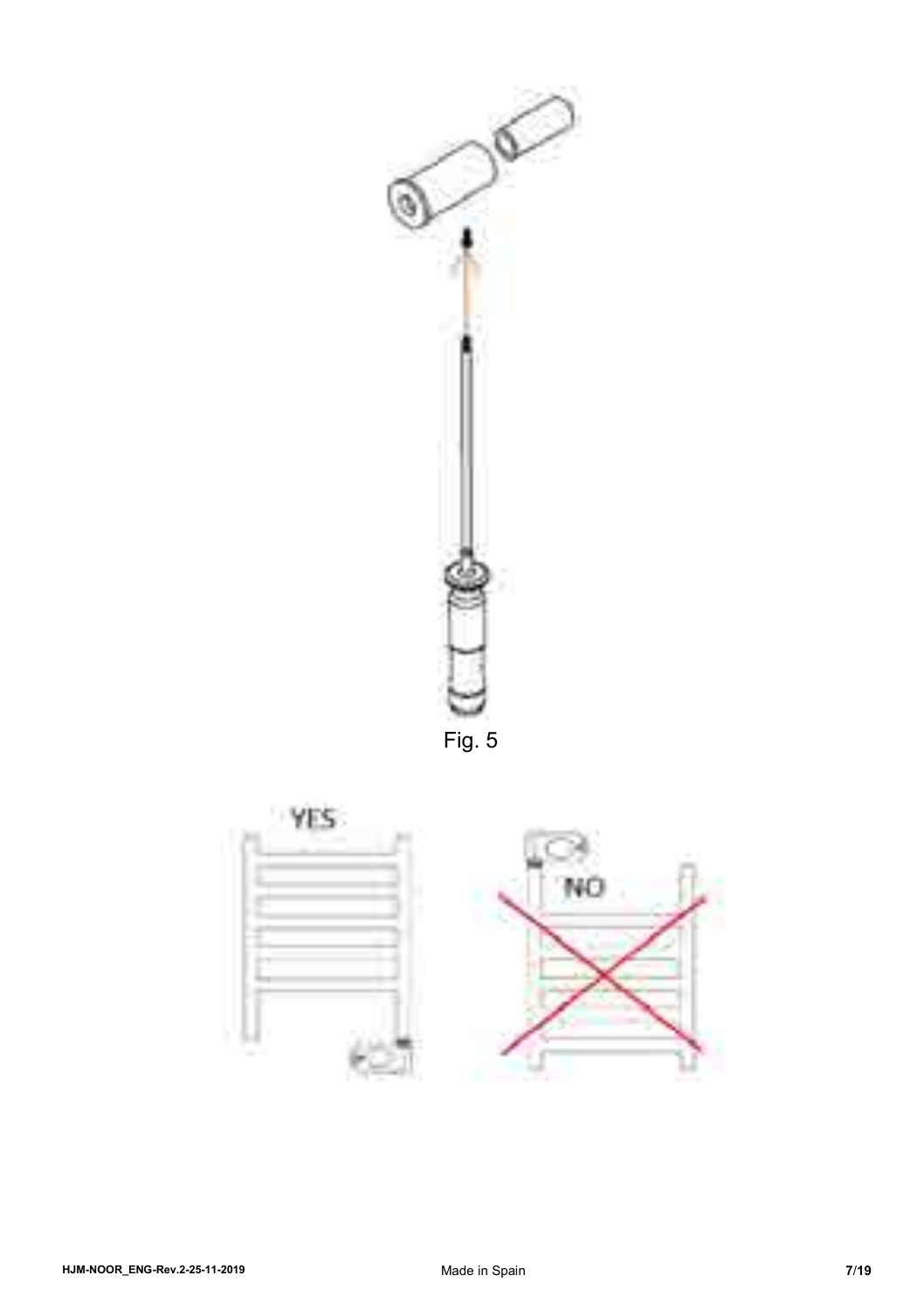### **ELECTRIC SUPPLY CONNECTION**

This appliance is equipped with a supply cord **H05V2V2-F 2x1.0mm²** and bipolar plug without earthing. Connect the plug to the base outlet.

Check the condition of your electrical installation and connection cables.

This appliance doesn't require earthing connection, due it has double electrical insulation.

Contact a licensed electrician for assistance.

# **TECHNICAL CHARACTERISTICS**

| <b>Type</b>                                            | <b>NOOR 500</b> | <b>NOOR 750</b>          |
|--------------------------------------------------------|-----------------|--------------------------|
| <b>Rated Voltage</b>                                   | 230 $V~$        | 230 $V~$                 |
| Rated<br><b>Frequency</b>                              | 50 Hz           | 50 Hz                    |
| <b>Rated Power</b><br>Input                            | 500 W           | 750W                     |
| <b>Electrical</b><br><b>Protection</b><br><b>Class</b> | Ш               | н                        |
| <b>IP Protection</b><br>Deg.                           | <b>IP24</b>     | <b>IP24</b>              |
| <b>Dimensions</b><br>(LxHxD) (mm)                      |                 | 505x785x100 505x1100x100 |
| Weight (kg)                                            | 2.95            | 5                        |

### HOW TO PLACE TOWELS

The towels will hang on the horizontal towel rail, letting them hang from the back and the front.

It is recommended that it be in the upper horizontal tube of each tube set.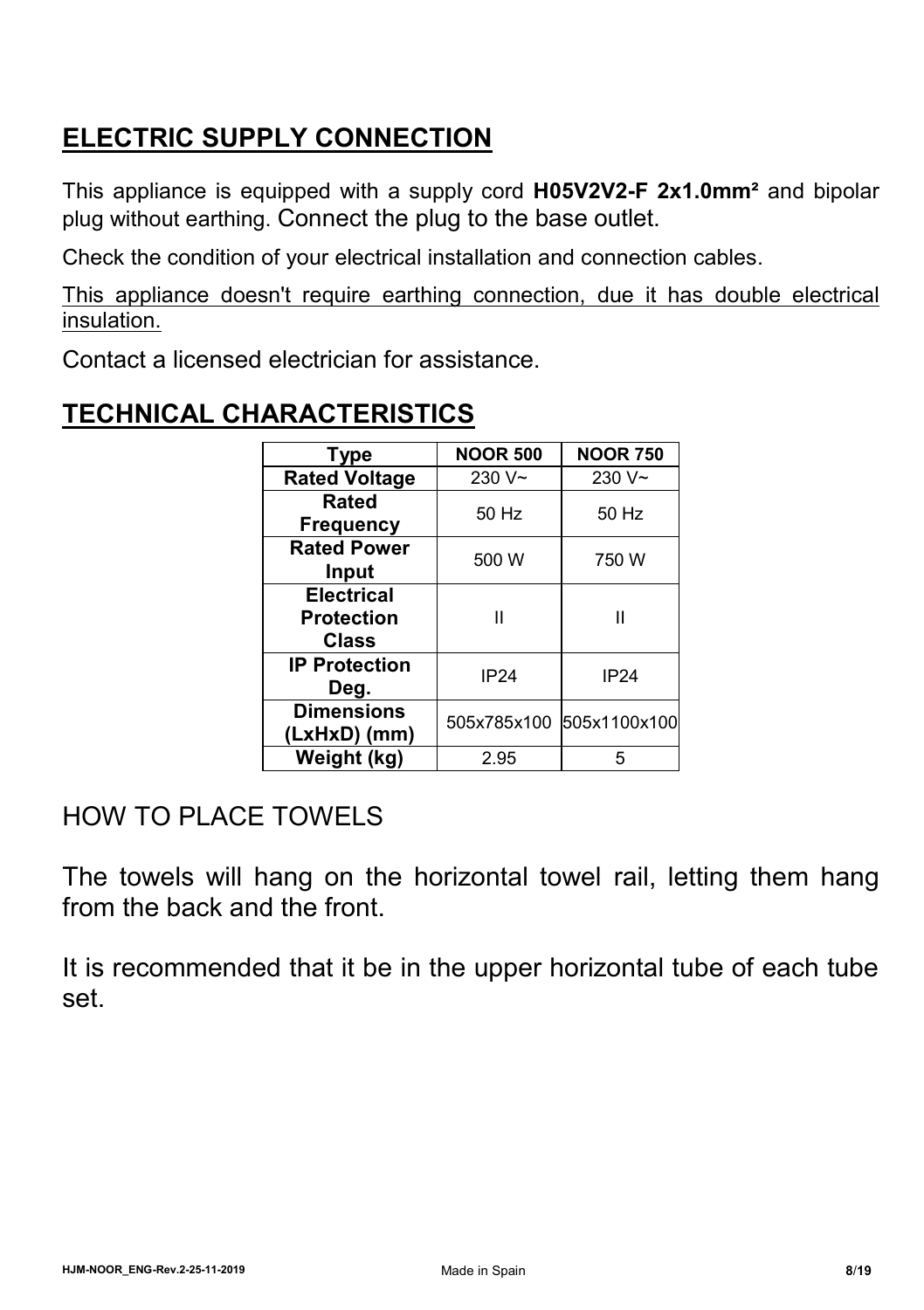# **PROGRAMMABLE DIGITAL THERMOSTAT**

#### **Introduction**

•Seven operational modes: Comfort, Night, Antifreeze, Fil-Pilote, Chrono, Timer-2h, Stand-by.

"Comfort" mode: The thermostat keeps the room temperature at the value set by the user.

"Night" mode: The electronic control keeps the room temperature to a level below the configured "Comfort" value.

"Antifreeze' mode: The electronic control keeps the room temperature above 7°C. "Fil-Pilote" mode: The operations of device are controlled through the signal received from the "Fil-Pilote" system.

"Timer-2h" mode: The electronic control powers the heating element for a period of 2 hours independently of the configured temperature. At the end of the 2 hours time period, the device returns to previous operational mode. For safety reasons, during the 2 hours time period the room temperature is automatically controlled in order not to exceed 32°C.

"Chrono" mode: The electronic control operates according to a daily/weekly program. The program is user defined.

-In "Stand-by": The electric resistance is not powered and all lights are turned off, however the device is still operative.

#### **Further features:**

•Large display showing the configured temperature, time, program and current operational mode.

•The user according to his needs can configure the daily/weekly program.

•The "Open Window Detection" function enables detecting of an open window by sensing a sudden decrease of the temperature in the room. In such a case, the device deactivates the heating element for a maximum of 30 minutes or until an increase of the room temperature reveals that the window has been closed.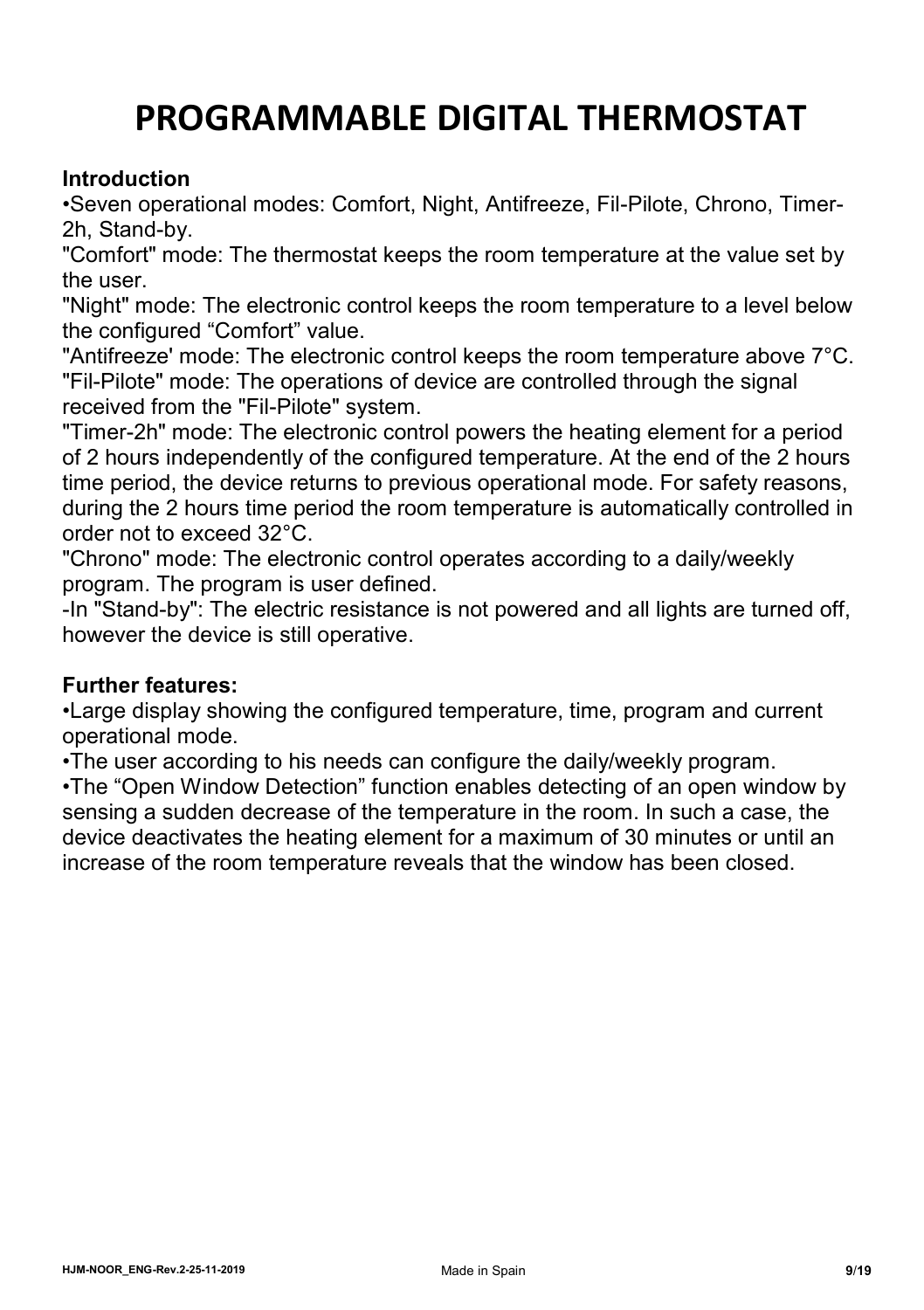

# **1. MISE EN MARCHE/STAND-BY**

#### **1.POWER ON / STAND-BY**

Press the **[On/Stand-by]** key to turn on the device or to enter the "Stand-by" mode.

When activated, the bottom part of the display shows the current time, while the configured operative mode and

the temperature are shown in the upper part. When in "Stand-by" mode current time, day of the week and the

message: " Stb" are displayed.

NOTE: When the device goes into "Stand-by" mode it beeps twice for 0.5s. When the device is activated it beeps once for 1s.

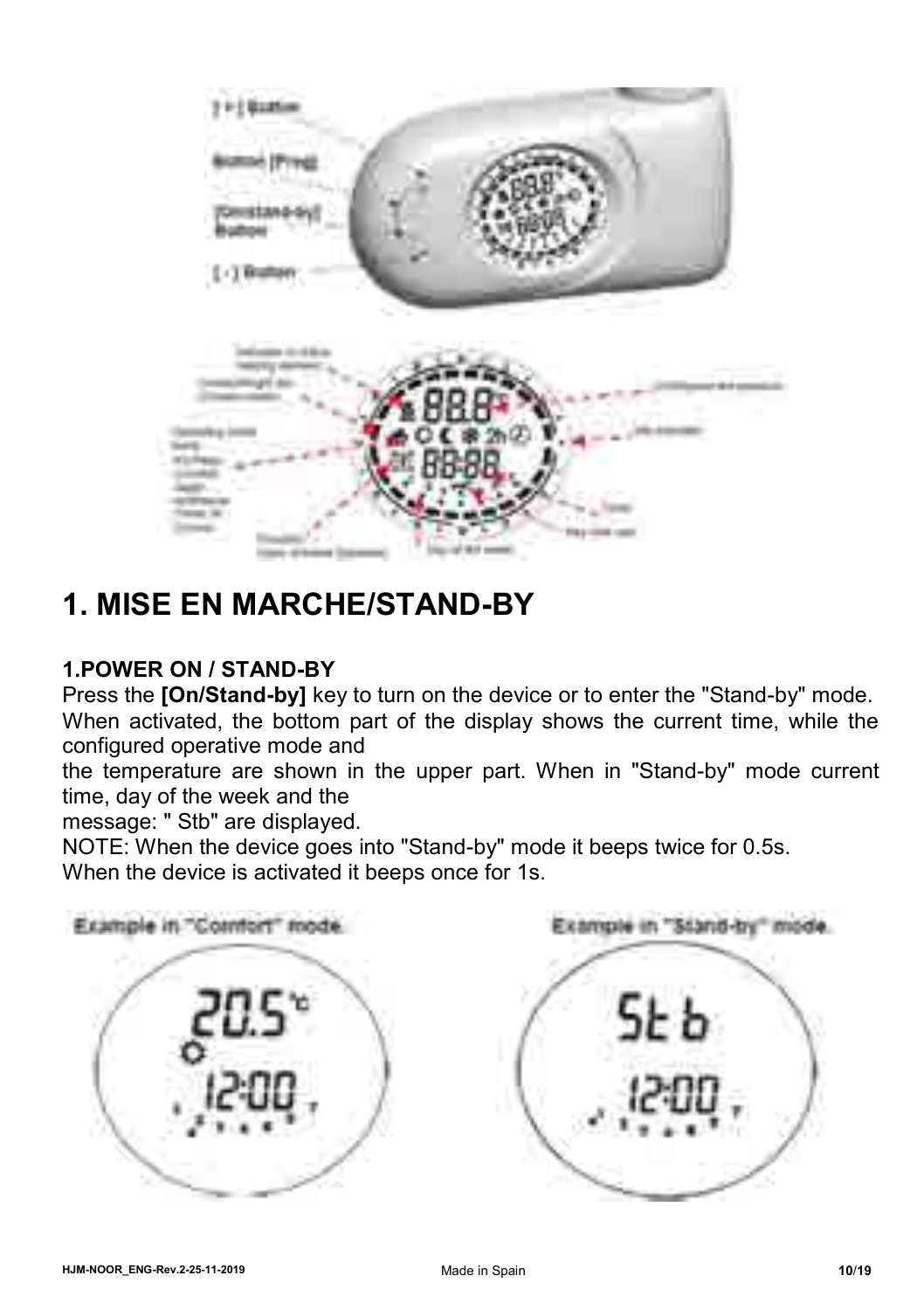# **2."COMFORT" and "NIGHT" MODES**

Two different levels of temperature can be set:

-"COMFORT" temperature: It is the temperature used for "Chrono", "Fil-Pilote" and "Comfort" modes.

-"NIGHT" temperature: It is the temperature used for the "Night" and "Chrono" modes.

The desired temperature can be set pressing the [+] e [-] buttons. The range of configurable temperature is 7°C - 32°C.

IMPORTANT!

The temperature of "Night" mode must be below to the "Comfort" mode temperature. For this reason the

"Night" mode temperature can be set to a value between 7°C and the (configured "Comfort" mode temperature - 0.5°C).

The temperature of "Comfort" mode can be configured in the whole (Night temperature +  $0.5^{\circ}$ C) ÷ 32 $^{\circ}$ C range.

# **3. OPERATING THE DEVICE**

Press the **[PROG]** button to select the desired operative mode. An icon on the display indicates the selected operating mode, according to the following table:



#### **COMFORT MODE**

The "Comfort" stably maintains the room temperature to a selected value. To set this operative mode:

-Press the **[Prog]** button until the display shows the "Comfort" icon -Set the desired temperature through **[+]** and **[-]** buttons.

#### **NIGHT MODE**

The "Night" mode sets a value of temperature below the "Comfort" temperature value.

It is suggested to set this operating mode during the night or when the room is not occupied for 2 or more hours.

-Press the **[Prog]** button until the display shows the " Night" icon

-Set the desired temperature through **[+]** and **[-]** buttons.

#### **ANTIFREEZE MODE**

In "Antifreeze" mode the temperature is fixed to 7°C. The device activates the heating element when the room temperature falls below 7°C. It is suggested to set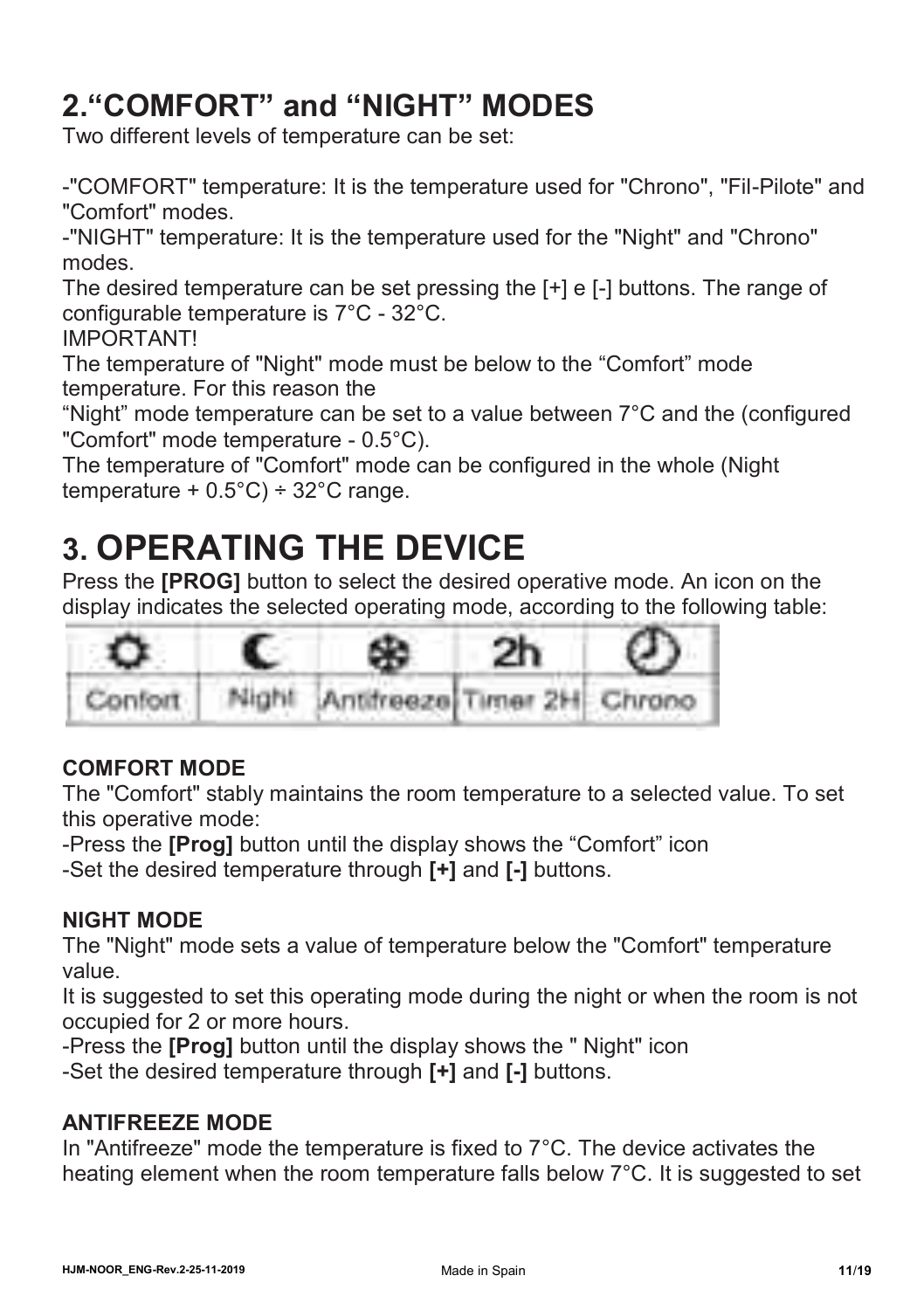this operating mode when the room is not occupied for several days. Press the **[Prog]** button until the display shows the "Antifreeze" icon

#### **TIMER-2H MODE**

The "Timer 2h" mode can be used to quickly warm up the room or to speed up towel drying.

-Press the **[Prog]** button until the display shows the "2h" icon.

The device is activated at the maximum power for 2 hours, up to a maximum room temperature of 32°C. The

"Timer-2h" mode is automatically deactivated after a period of 2 hours and the device returns to the operative

mode previously set. The user can switch to another operative mode at any time by simply pressing the **[PROG]** button.

**FIL-PILOTE MODE** (Only for product versions equipped with "Fil-Pilote". Only France)

In "Fil-Pilote" mode the device is managed by a central control system that sets the operating mode for all the

connected devices. The device operates with the most advanced "Fil-Pilote" system with six commands, which

allows the following functions:

1.Standby: power off the heating element, the device remains active.

2.Comfort: maintains the "Comfort" temperature set by the user.

3.Eco: maintains the room temperature 3,5°C below the "Comfort" temperature.

4.Anti-freeze: maintains the room temperature at 7°C.

5.Eco-1: maintains the room temperature 1°C below the "Comfort" temperature.

6.Eco-2: maintains the room temperature 2°C below the "Comfort" temperature.

The user can set the desired temperature on the device:

-Press the **[Prog]** button until the "Fil-Pilote" icon is displayed.

Set the desired temperature through the **[+]** and **[-]** buttons.

#### **CHRONO MODE**

This operating mode allows the user to configure different temperature values for each hour of each day of the week. The "Comfort" / "Night" temperatures and the related time intervals can be thus programmed.

-To activate this function, press the **[PROG]** button until the "Chrono" icon is displayed.

#### **Programming the "Chrono" mode**

a) Setting the current day of the week and time

- Enter into "Stand-by" mode and press the **[-]** button at least 3 seconds.

- On the upper part of the display the message "Set" will be displayed

- To set the day and time press the **[+]** button until the bottom part of the display the message "TED" is displayed (see picture).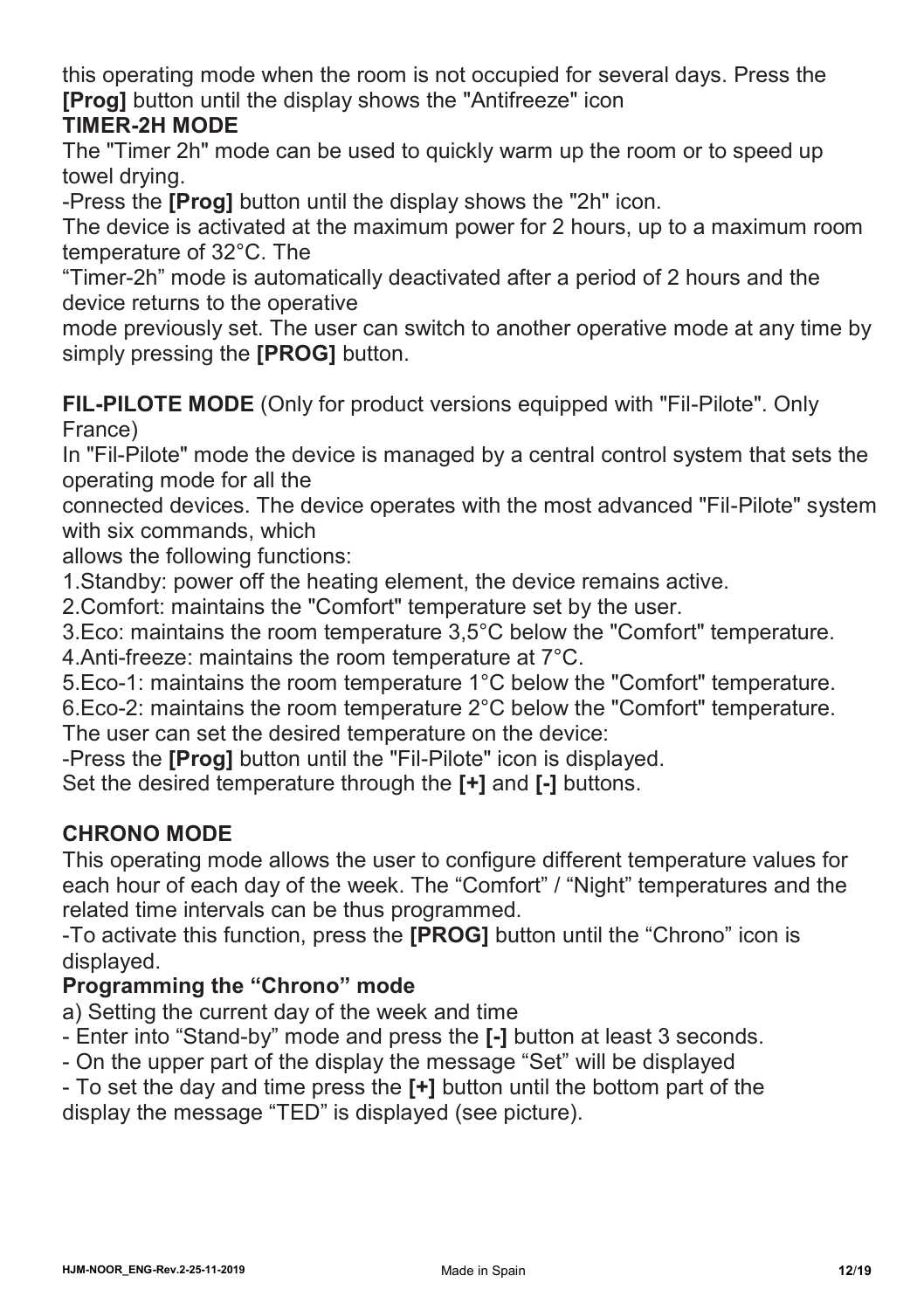

Press the **[Prog]** button to enter the editing mode

- The blinking arrow indicates the currently selected day: Pressing the **[+]** / **[-]**  buttons the desired day can then be set

- Press again the **[Prog]** button to confirm the selected day. After that, the procedure for entering the time starts and the display shows the currently selected time. "Hours": Use the **[+]** and **[-]** buttons to set the correct hour and confirm the selected value pressing the **[Prog]** button.

Minutes: Same procedure as for the hours. Confirm the selected value by pressing the **[Prog]** button.

- At the end of the procedure, the thermostat returns into "Stand-by" mode.

#### **b) Setting the program for the "Chrono" mode**

- Enter into "Stand-by" mode and press the **[-]** button at least 3 seconds.

- On the upper part of the display the message "Set" will be displayed

- To set the day and time press the **[+]** button until the bottom part of the display the message "Prog" is displayed (see picture).



- Press the **[Prog]** button to enter the editing mode

- Now a time sequence can be defined for each day of the week.

The procedure starts with day 1, and the desired sequence can be configured with the **[+]** and **[-]** buttons:

For each hour of the day, it is then possible to assign either the "Comfort" temperature (full bar indication displayed) by pressing the **[+]** button or the "Night" temperature (empty bar) by pressing the **[-]** button (see picture).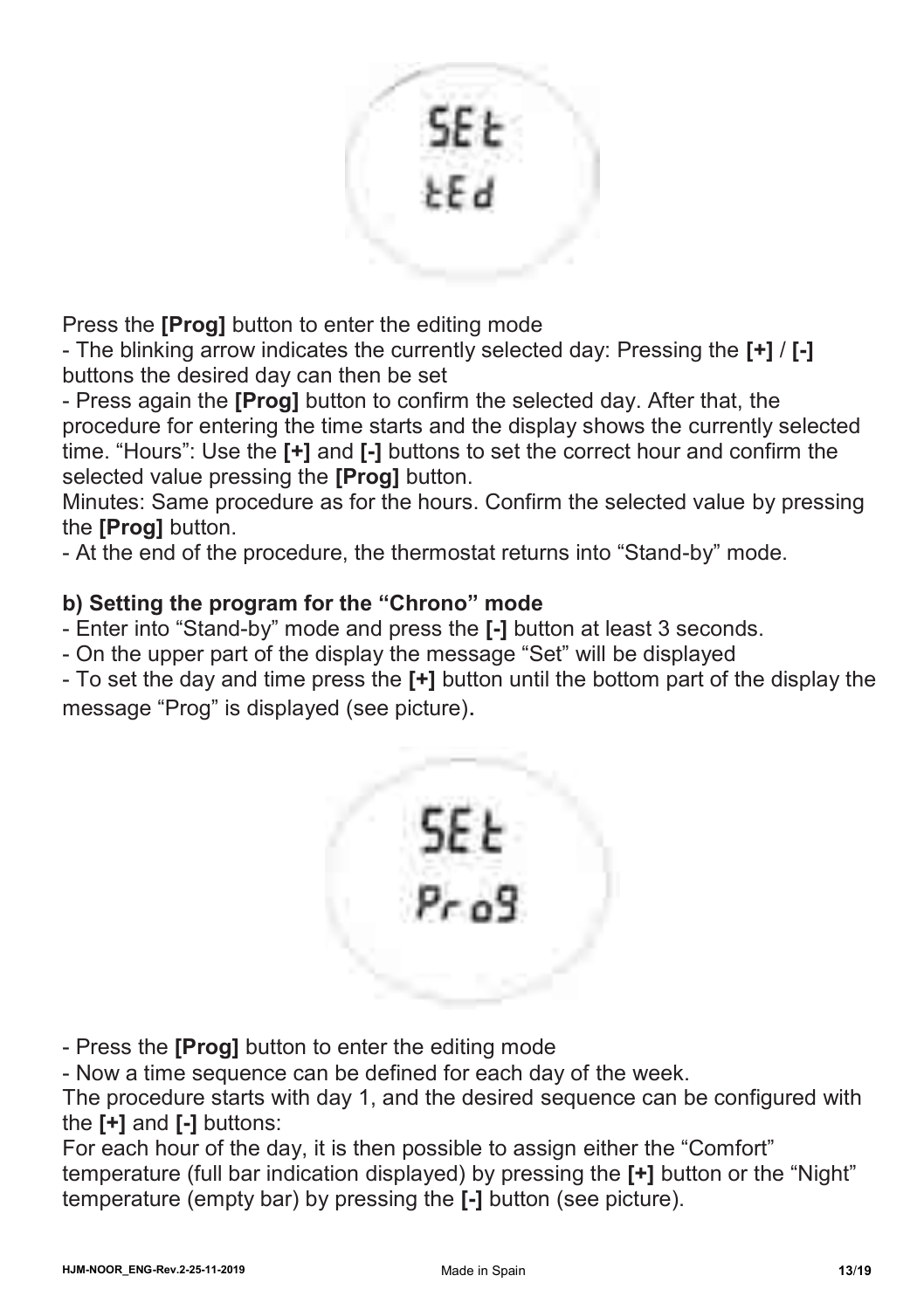

Press **[PROG]** to confirm the entered configuration for day 1, and repeat the same procedure for the remaining 6 days of the week.

#### **KEY LOCK**

It is possible to lock the buttons of the device to avoid inadvertent modifications of the settings.

Press together the **[PROG]** buttons for 3 seconds to lock all the buttons except the **[On/Stand-by]** button. The key-lock icon is activated on the display.

To unlock the buttons press again together the **[PROG]** buttons for 3 seconds.

The key-lock icon disappears on the display



#### **"Open Window Detection" function**

The "Open Window Detection" function enables detecting of an open window by sensing a sudden decrease of the temperature in the room. In such a case, the device deactivates the heating element for a maximum of 30 minutes or until an increase of the room temperature reveals that the window has been closed. To activate this function:

- Enter into "Stand-by" mode.
- Press the **[+]** button for 3 seconds.
- Press the **[+]** button to activate / deactivate the function
- Press the **[Prog]** button to commit and return into "Stand-by" mode.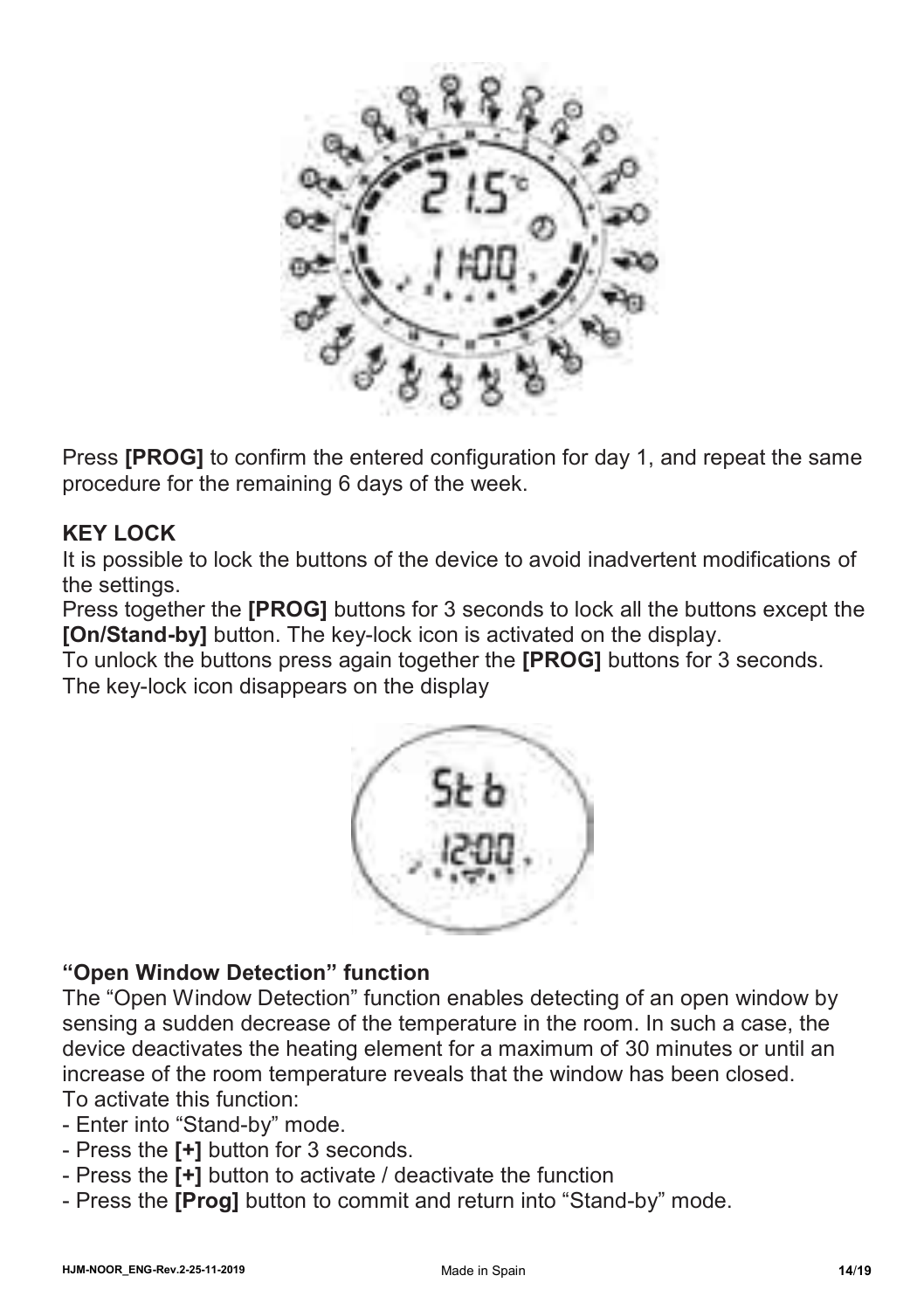When this function is enabled, the "Open Window" icon on the display is lit.

When the device detects that the window is potentially opened, the "Open Window" icon starts blinking

When the function is disabled the "Open Window" icon is not shown on the display.



**Note:** The device could fail in detecting an opened window e.g. if the thermostat is located on an isolated area of the room and far from air currents or if the thermostat is placed close to an external heating source, or if the temperature variation in the room is too slow.

#### **THERMAL SAFETY**

In the case of overheating, a safety device automatically cuts the radiators operation. After cooling the radiator will automatically reset.

#### **MAINTENANCE**

Your radiator requires no regular maintenance, however, to ensure its good operation:

Always disconnect the device from the mains before performing any cleaning or maintenance operation.

Let it cool down before cleaning.

Do not use detergent, solvent, abrasive products or any other chemical product to clean the radiator.

#### **NEVER immerse the device in water or any other liquids.**

You can use a vacuum or flexible brush to clean the air grilles. This maintenance must be carried out regularly to ensure optimum performance. Ensure the radiator is totally dry before turning it back on.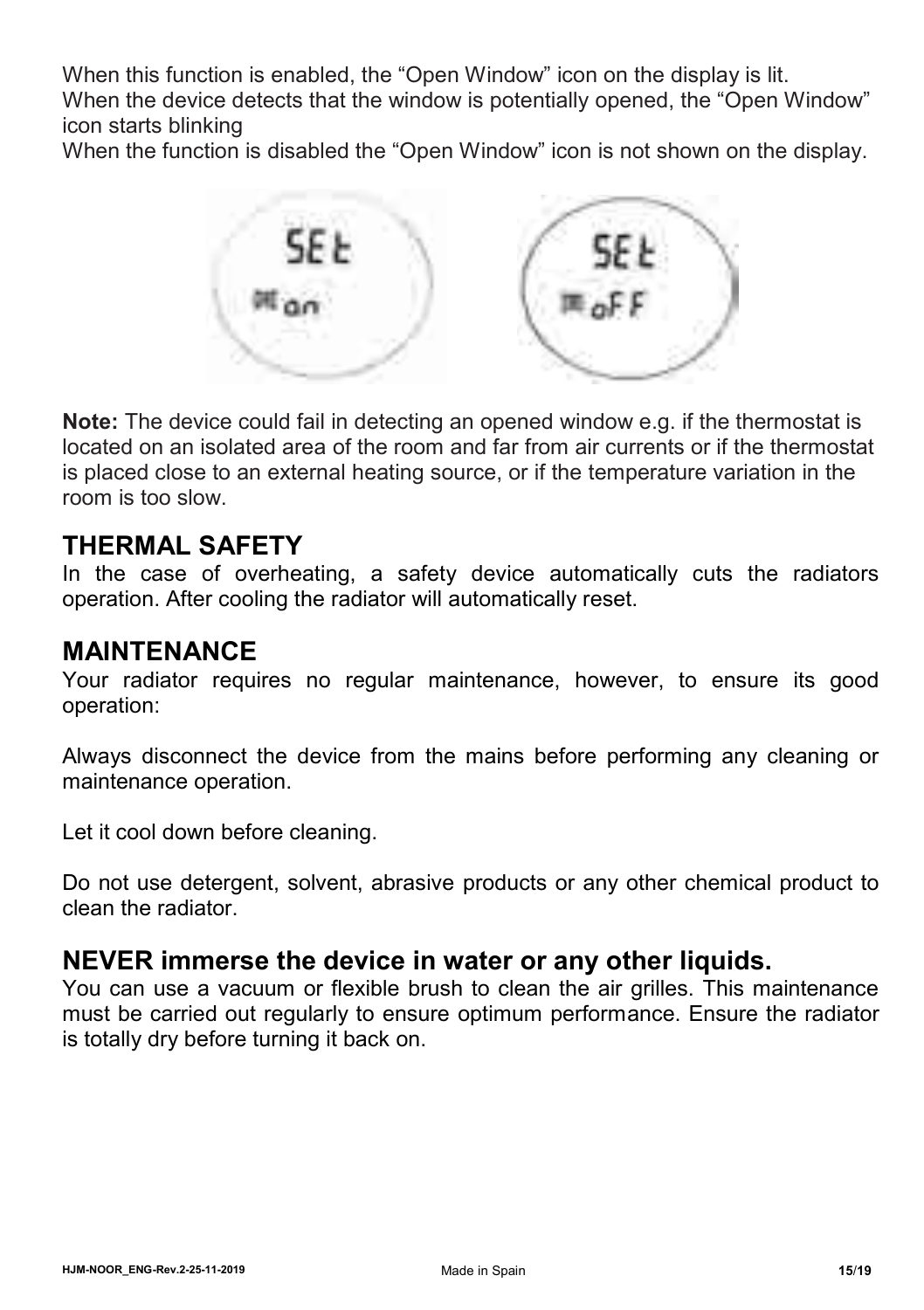

| Product:                                                                                                 | Towel Rail                |  |  |  |
|----------------------------------------------------------------------------------------------------------|---------------------------|--|--|--|
| Trademark:                                                                                               |                           |  |  |  |
| Models:                                                                                                  | <b>NOOR 500, NOOR 750</b> |  |  |  |
| Batch & Serial No.:                                                                                      | $Mx$ YYDDD-XXX $(1)$      |  |  |  |
| (1) Explanation of code "Lot & Serial No."                                                               |                           |  |  |  |
| Batch = Mx YYDDD; where: Mx = Assembly Line No. YY = year (15,16,1799) DDD = Correlative day (001,, 365) |                           |  |  |  |

Serial No. = **XXX (001,..., 999)**

Nosotros / *Nous / We / Nós*:

#### **HERMANOS JULIÁN M., S.L.**

Head Office: Esposos Curie,44 / Factory: Gutenberg,91-93 Polígono Industrial "Los Villares" . 37184 Villares de la Reina . Salamanca . España Tf.+34 923 222 277 +34 923 222 282 . Fax +34 923 223 397 **http://www.calorhjm.es**

*Hereby declare, that the following equipment complies with all the essential requirements for health and safety of European Directives.*

#### **2014/30/EC EMC DIRECTIVE 2014/35/EC LV DIRECTIVE 2011/65/UE RoHS DIRECTIVE 2009/125/EC (ErP Directive)**

*With reference to the application of the followinf standards: /* Em aplicação das seguintes normas:

| 2014/30/EC EMC DIRECTIVE    | EN 55014-1:2006 + A1:2009 + A2:2011                        |
|-----------------------------|------------------------------------------------------------|
|                             | EN 55014-2:1997 + A1:2001 + IS1:2007 + A2:2008 ===> Cat. 2 |
|                             | EN 61000-3-2:2014                                          |
|                             | EN 61000-3-3:2013                                          |
| 2014/35/EC LV DIRECTIVE     | EN 60335-2-30:2009 + CORR:2010 +A11:2012                   |
|                             | EN 60335-1:2012 +AC:2014 +A11:2014 + A13:2017              |
|                             | EN 60335-2-43:2004                                         |
|                             | EN 62233:2008 +CORR:2008                                   |
| 2011/65/UE RoHS DIRECTIVE   | EN 62321-1:2013                                            |
| 2009/125/EC (ErP Directive) | UE 2015/1188                                               |
| (2005/32/EC)                |                                                            |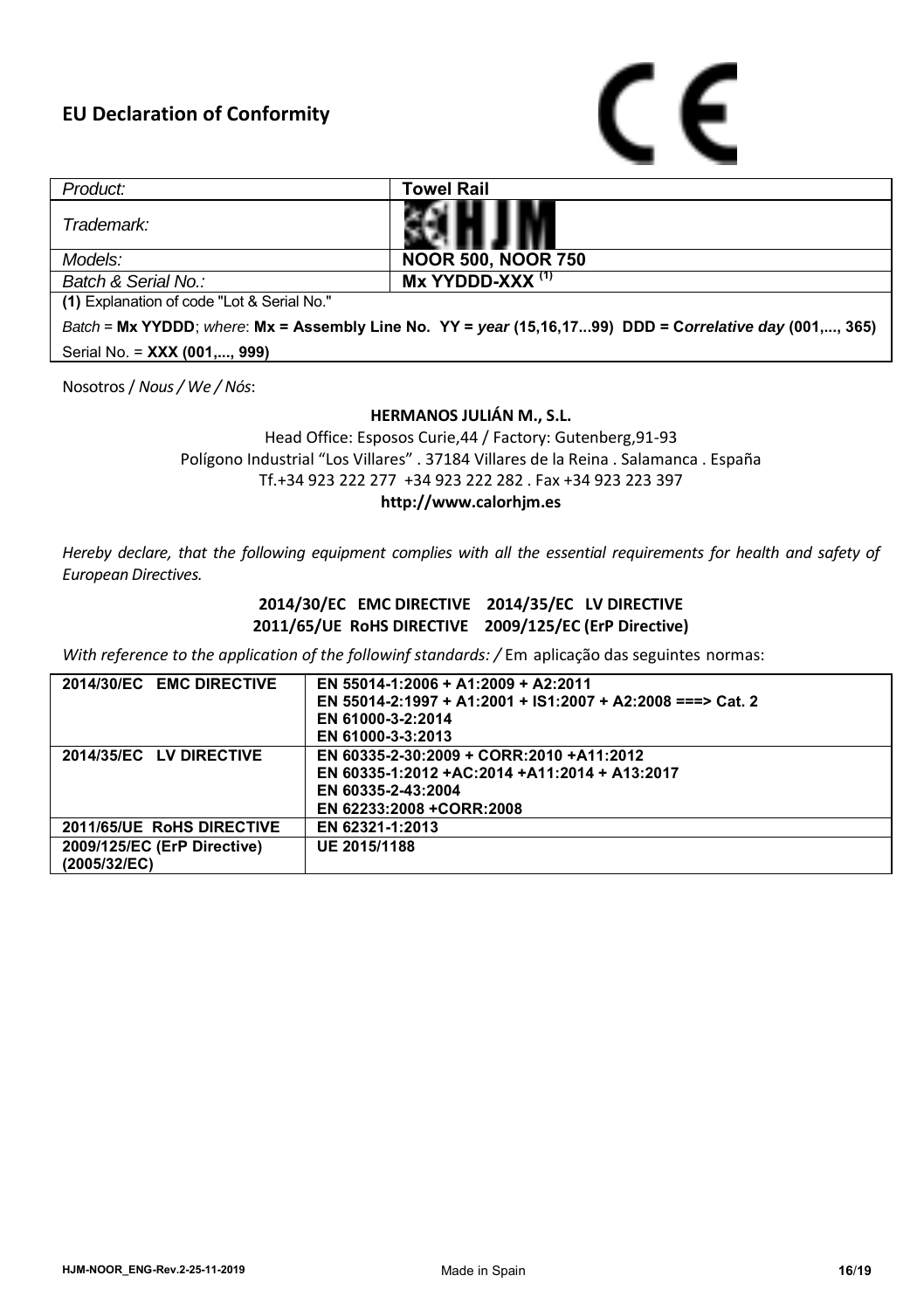| Models: NOOR                                   |                              |                                                                            |                                                              |                                                                                    |
|------------------------------------------------|------------------------------|----------------------------------------------------------------------------|--------------------------------------------------------------|------------------------------------------------------------------------------------|
| <b>Item</b>                                    | Symbol                       | Value                                                                      | Unit                                                         | Unit<br>Item                                                                       |
| <b>Heat output</b><br>750                      |                              |                                                                            | Type of heat output/room temperature<br>control (select one) |                                                                                    |
| Nominal<br>heat<br>output                      | $P_{nom}$                    | 0.75                                                                       | <b>KW</b>                                                    | single stage heat output<br>NO.<br>and no room temperature<br>control              |
| <b>Maximum</b><br>continuous heat<br>output    | $P_{\text{max},c}$           | 0.75                                                                       | <b>KW</b>                                                    | Two<br>or<br>manual<br>more<br>NO.<br>stages,<br>room<br>no<br>temperature control |
| <b>Auxiliary</b><br>electricity<br>consumption |                              |                                                                            |                                                              | <b>NO</b><br>with mechanic thermostat<br>room temperature control                  |
| At nominal heat<br>output                      | $el_{max}$                   | 0.75                                                                       | <b>KW</b>                                                    | NO.<br>with<br>electronic<br>room<br>temperature control                           |
| standby<br>In<br>mode                          | $el_{SB}$                    | 0.0005                                                                     | <b>KW</b>                                                    | electronic<br>room<br>NO<br>temperature control plus<br>day timer                  |
| <b>Heat output</b><br>500                      |                              | electronic<br>room<br><b>YES</b><br>temperature control plus<br>week timer |                                                              |                                                                                    |
| Nominal<br>heat<br>output                      | $P_{nom}$                    | 0.5                                                                        | kW                                                           | (multiple<br>Other<br>options<br>control<br>selections possible)                   |
| Maximum<br>continuous heat<br>output           | $P_{\text{max.c}}$           | 0.5                                                                        | <b>KW</b>                                                    | NO.<br>room temperature control,<br>with presence detection                        |
| <b>Auxiliary</b><br>electricity<br>consumption |                              |                                                                            |                                                              | room temperature control,<br><b>YES</b><br>with<br>window<br>open<br>detection     |
| At nominal heat<br>output                      | $\mathsf{el}_{\mathsf{max}}$ | 0.5                                                                        | <b>KW</b>                                                    | ΝO<br>with<br>distance<br>control<br>option                                        |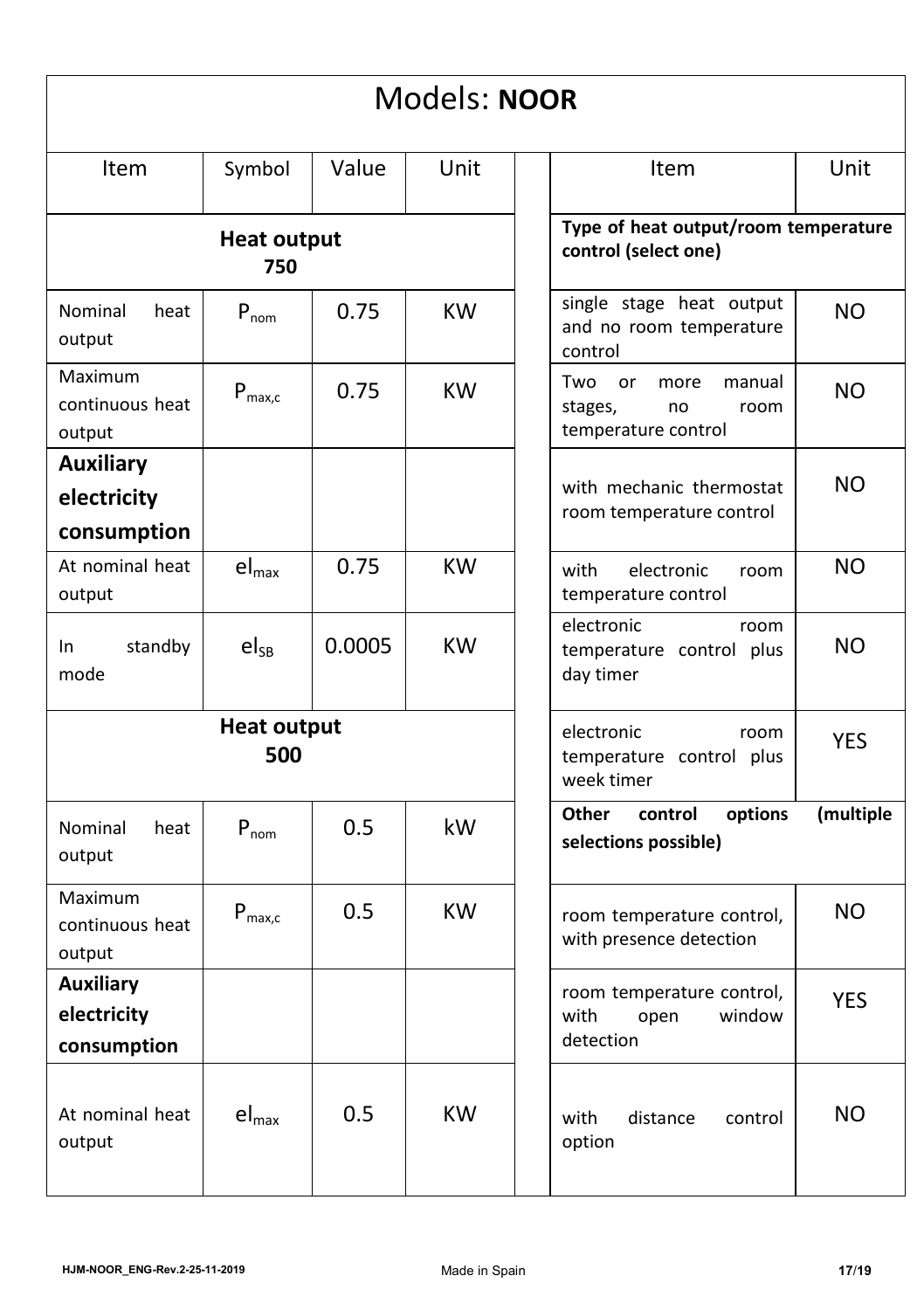| standby<br>In<br>mode | $el_{SB}$                                                                                                                                                                                                                    | 0.0005 | <b>KW</b> |  | with adaptive start control           | <b>YES</b> |
|-----------------------|------------------------------------------------------------------------------------------------------------------------------------------------------------------------------------------------------------------------------|--------|-----------|--|---------------------------------------|------------|
|                       |                                                                                                                                                                                                                              |        |           |  | working<br>with<br>time<br>limitation | <b>YES</b> |
|                       |                                                                                                                                                                                                                              |        |           |  | with black bulb sensor                | NO         |
| Contact<br>details    | <b>HERMANOS JULIAN M., S.L.</b><br>$\boxtimes$ Gutenberg, 91-93 Polígono Industrial "Los Villares"<br>ES-37184 Villares de la Reina . Salamanca . Spain<br>金<br>Fax: +34 923 223 397<br>Web: www.calorhim.es<br>ESB-37295664 |        |           |  |                                       |            |

Requirements regarding ecodesign for local heating:

# $\eta_s = \eta_{s,on} - 10\% + F(1) + F(2) + F(3) - F(4) - F(5)$

# = 40 -10%+0+7+2-0-0 = **39**%